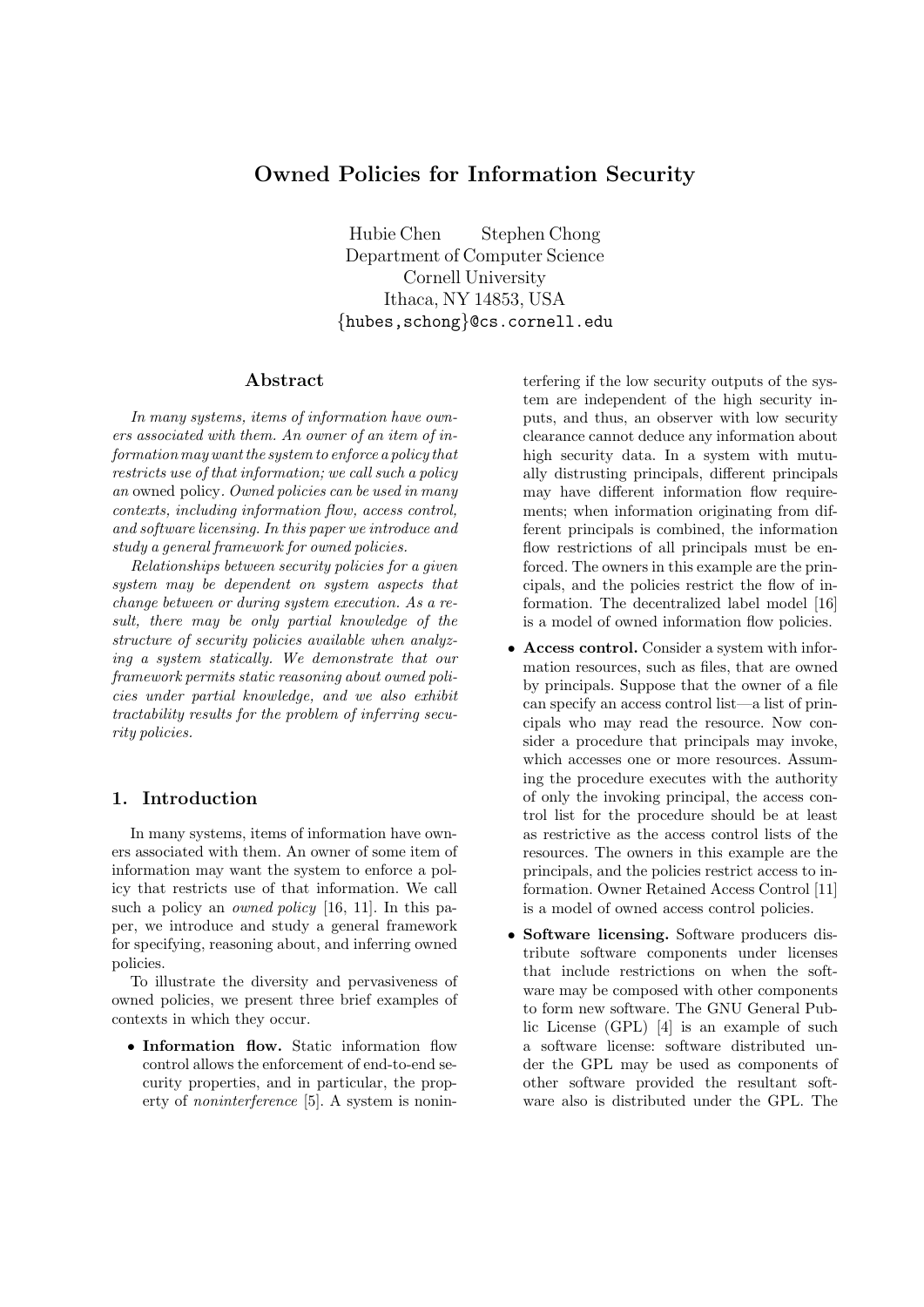owners in this example are the software producers, and the policies restrict the composition of the software components.

Given the relevance of owned policies to a broad range of systems, a general framework for specifying and reasoning about owned policies is desirable. Such a framework facilitates the study of owned policies in these systems: results proved for the general framework will hold for all instantiations of the framework.

The general framework for owned policies presented and studied in this paper has two features that we wish to highlight:

• Reasoning with partial knowledge of security policy structure. Some aspects of a system are subject to change between or during executions of that system. For example, users may leave or join the system, users may have privileges and roles added or revoked, and files may have access permissions changed. The structure of security policies may be dependent on some of these system aspects. For example, if a security policy permits only members of the group  $G$  to access information, then the user Alice is permitted to access information only if she is a member of the group  $G$ ; however, Alice may be added or removed from the group between executions of the system.

Our framework permits static reasoning about owned policies, even when only partial knowledge of the run-time security policy structure is available. Furthermore, one can use the framework to reason using additional knowledge that may be revealed through run-time testing of the security policy structure.

• Inference of policies. Program analysis is an important tool for proving systems secure. Program analysis typically requires the explication of the security policies for the information the program manipulates, often by program annotations. The burden on the program developers to write down security policy specifications can be significant, especially for large systems. Inference of security policies can reduce the specification burden on developers, allowing them to elide some of the annotations. This enables both the quicker development of secure systems, and the reduction of annotation "clutter" in programs. Inference is particularly complex when there is only partial knowledge of the run-time security policy structure.

Our framework for owned policies is amenable to the inference of security policies. We present a number of positive tractability results for the inference problem within our framework.

Our model generalizes the decentralized label model of Myers and Liskov [16], which is a model of owned policies for information flow.

The remainder of the paper is organized as follows. In Section 2 we present the basic syntax and semantics of our owned policy model. Some instantiations of the model are given as examples in Section 3. The structure of the model is presented and discussed in Section 4. In Section 5 we introduce mechanisms to reason about owned policies with only partial knowledge of the structure of security policies. Section 6 introduces the problem of security policy inference, and presents a number of positive tractability results for instances of this inference problem within our framework. Finally, in Sections 7 and 8, we discuss related work and conclude.

# 2. Owned Policy Model

In this section we present first the syntax and then the semantics of our model for owned policies.

# 2.1. Syntax

Throughout, O will denote a finite set of owners. An owner hierarchy is a relation  $\geq_o \subseteq O \times O$ . An owner hierarchy models an "acts for" relation: if  $o_1 \geq_o o_2$ , then the owner  $o_1$  is able to act on behalf of the owner  $o_2$ . We assume that  $\geq_o$  is reflexive and transitive, that is,  $\geq_o$  is a preorder. Owners typically represent principals in a system, but they can also be used to model groups and roles, through the use of the acts-for relation [15]; for example, given a group G, a special owner  $o<sub>G</sub>$  represents that group, and all principals that are members of the group G are able to act for  $o_G$ . The acts-for relation is similar to the speaks for relation [9].

Throughout, P will denote a finite set of policies for specifying information use. A policy hierar*chy* is a relation  $\geq_{p} \subseteq P \times P$ . A policy hierarchy models an "at least as restrictive" relation: when  $p_1 \geq_p p_2$ , a value with policy  $p_2$  can be used anywhere that a value with policy  $p_1$  could be. We also assume that  $\geq_p$  is reflexive and transitive, that is,  $\geq_p$  is a preorder.

An owner of an item of data may specify a policy that she requests to be enforced on that data; such a specification forms an owned policy. Formally, an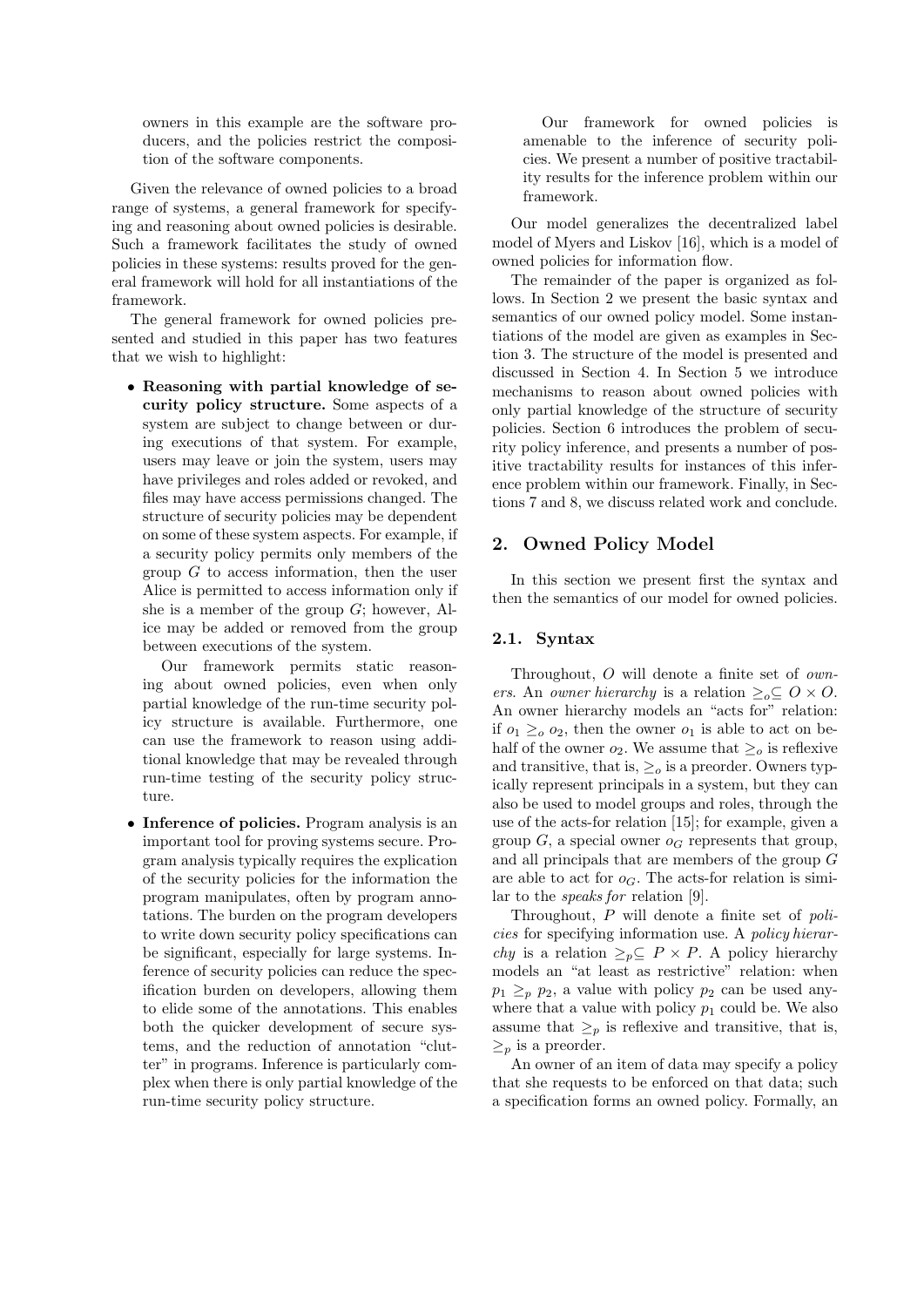*owned policy* is a pair consisting of an owner  $o \in O$ and a policy  $p \in P$ , and is denoted *o*: *p*. We use the capital letters  $I$  and  $J$  to denote owned policies. The operator  $o(\cdot)$  returns the owner of an owned policy; the operator  $p(.)$  returns the policy of an owned policy. Thus,  $\mathbf{o}(o:p) = o$  and  $\mathbf{p}(o:p) = p$ .

A label is a set of owned policies, denoted  $\{o_1: p_1, \ldots, o_n: p_n\}$ , where each  $o_i: p_i$  is an owned policy in the label. We use the letter L to denote a single label, and we use  $\mathcal L$  to denote a class of labels where all labels are over the same owner set O and policy set  $P$ . For a fixed owner set  $O$  and policy set  $P$ , we denote the class of all labels over  $O$ and  $P$  by  $\mathcal{L}^{\text{all}}$ .

Labels can be associated with data. Intuitively, if a label  $\{o_1:p_1, \ldots, o_n:p_n\}$  is associated with some item of data, then each owner  $o_i$  has specified that uses of the data should respect the policy  $p_i$ , or a more restrictive policy; a system that enforces the label should ensure that all owners' specifications are met. If an owner o does not own a policy in a label, then the label is interpreted as if o does not place any restrictions on the use of the data, as will be seen in Section 2.2. The model is agnostic as to the origin of labels. In particular, whether a given owner  $o \in O$  is allowed to specify a policy on an item of data is outside the scope of the model.

A hierarchy  $H = (\geq_o, \geq_p)$  is a pair consisting of an owner hierarchy and a policy hierarchy. We use  $\geq_o^H$  and  $\geq_p^H$  to denote the owner hierarchy and policy hierarchy of H, respectively. We use  $\mathcal H$  to denote a class of hierarchies, where all the owner hierarchies are over the same owner set O, and all the policy hierarchies are over the same policy set P.

**Example 2.1:** Let the owner set  $O$  be  ${Alice, Bob, Chuck}, and let the relation  $\geq_o$  be$ the reflexive transitive closure of  $\{(\text{Chuck}, \text{Bob})\},\$ that is,  $\geq_o$  is the relation {(Chuck, Bob), (Alice, Alice), (Bob, Bob), (Chuck, Chuck)}. Let the policy set  $P$  be  $\{TopSecret, Classified, Unclassified\},\$ and let  $\geq_p$  be the reflexive transitive closure of  ${(TopSecret, Classified), (Classified, Unclassified)}.$ Intuitively, the policy TopSecret is the most restrictive policy, while the policy Unclassified is the least restrictive policy, since a value that is  $Un$ classified could be used (for example, read, copied, sent, etc.) anywhere a value that is  $TopSe$ cret could be.

In the label {Alice: *Classified*, Bob: TopSecret}, Alice specifies that the policy Classified should be enforced, while Bob specifies that the policy  $TopSe-$  cret should be enforced; Chuck does not specify any policy in this label.

## 2.2. Semantics

We now provide a semantics for labels relative to a hierarchy  $H$ . We present two possible semantics for labels, using two different operators. The first, the  $X$  operator, provides a semantics for any possible hierarchy  $H$ . The second operator, the Y operator, defines a more succinct semantics than the X operator, but is only applicable to hierarchies with a certain structure; the Y operator is defined in terms of the X operator.

2.2.1. X Operator The X operator provides a semantics of a label  $L$ , with respect to a hierarchy  $H$ . The semantics of a label  $L$  is a set of permissions; a permission is a pair  $(o, p) \in O \times P$  having the meaning that owner o gives permission for data labeled with L to be used according to policy p.

Definition 2.2: The X operator is defined for every hierarchy  $H$  and label  $L$  as follows:

$$
\mathbf{X}(H, L) = \{ (o, p) \mid \forall I \in L. \mathbf{o}(I) \geq_o^H o \Rightarrow p \geq_p^H \mathbf{p}(I) \}
$$

ī

While owned policies and permissions are both pairs of owners and policies, we use two different terms and different notation to emphasize the different contexts in which they are used: owned policies (and labels) are independent of any hierarchy; permissions constitute the interpretation of a label under a specific hierarchy.

Two key properties of the  $X$  operator highlight how a specific hierarchy is reflected in the interpretation of a label. First, permission  $(o, p)$  is contained in  $X(H, L)$  only if every owner who can act for o also permits the data to be used according to policy p. Equivalently, if an owner  $o$  does not give permission for the data to be used according to some policy  $p$ , then no owner subordinate to  $q$  (that is, no owner whom o can act for) can give permission for the data to be used according to p.

**Property 2.3:** For every hierarchy  $H$ , label  $L$ , owners  $o, o' \in O$  and policy  $p \in P$ , if  $o' \geq_o^H o$  and  $(o, p) \in \mathbf{X}(H, L)$ , then  $(o', p) \in \mathbf{X}(H, L)$ .

Second, if permission  $(o, p)$  is contained in  $\mathbf{X}(H, L)$ , then o also permits the data to be used according to policy  $p'$ , for every policy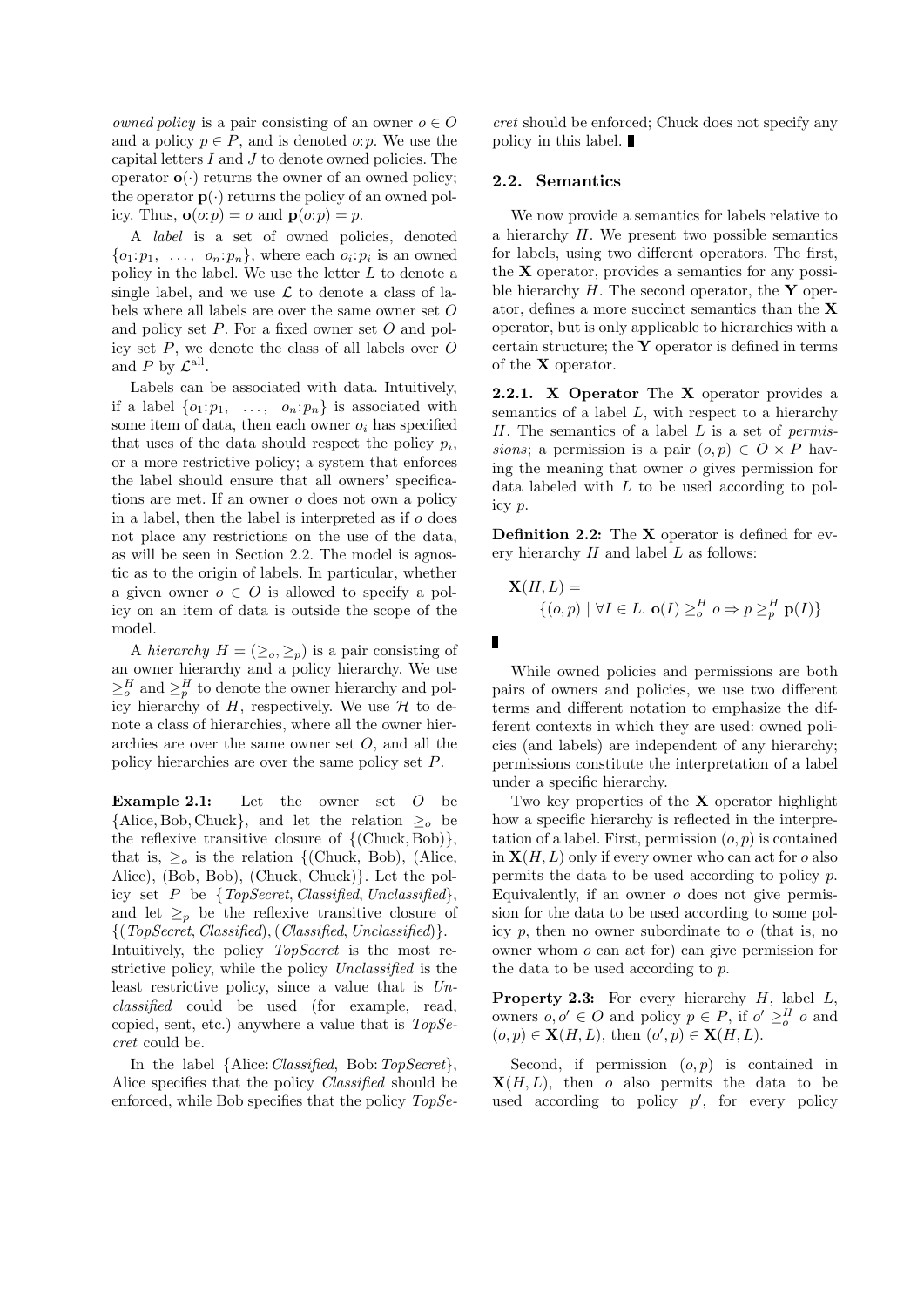$p'$  that is at least as restrictive as  $p$ . This accords with the intended meaning of labels: if data is labeled  $\{o_1: p_1, \ldots, o_n: p_n\}$  then each owner  $o_i$  allows the data to be used according to policy  $p_i$ , or a policy more restrictive than  $p_i$ .

**Property 2.4:** For every hierarchy  $H$ , label  $L$ , owner  $o \in O$  and policies  $p, p' \in P$ , if  $p' \geq^H_p p$ and  $(o, p) \in \mathbf{X}(H, L)$ , then  $(o, p') \in \mathbf{X}(H, L)$ .

Example 2.5: Consider Example 2.1, where the owner set O is {Alice, Bob, Chuck},  $\geq_o$  is the reflexive transitive closure of {(Chuck, Bob)}, the policy set  $P$  is {TopSecret, Classified, Unclassified} and  $\geq_p$  is the reflexive transitive closure of  ${(TopSecret, Classical), (Classified, Unclassified)}.$ Let the hierarchy H be  $(\geq_o, \geq_p)$ . The semantics of the label {Alice: Classified, Bob: TopSecret} is the following.

 $\mathbf{X}(H, \{\text{Alice}: \text{Classified}, \text{Bob}: \text{TopSecret}\}) =$  ${(Alice, Classified), (Alice, TopSecret),}$ (Bob, TopSecret), (Chuck, Unclassified),(Chuck, Classified), (Chuck, TopSecret)}

Observe that Alice gives permission for every policy at least as restrictive as Classified, as per Property 2.4, that is, for both of the policies Classified and TopSecret. Bob only gives permission for the policy TopSecret. Since neither Chuck nor any owner that can act for Chuck specified a policy in the label, Chuck gives permission for every policy. A system that enforced this label on an item of data would have to treat the item of data according to the policy TopSecret, since this is the only policy that all owners permit.

Consider now the semantics of the label {Alice:Classified, Chuck:TopSecret}.

 $\mathbf{X}(H, \{\text{Alice: } Classified, \text{Chuck: } TopSecret\}) =$  $\{(\text{Alice}, \text{Classified}), (\text{Alice}, \text{TopSecret}),\}$ (Bob, TopSecret), (Chuck, TopSecret)}

Even though Bob did not specify a policy in the label, since Chuck acts for Bob and Chuck only gives permission for policy TopSecret, Bob only gives permission for the policy TopSecret, as per Property 2.3.

**2.2.2.** Y Operator For a given hierarchy  $H$ , if we assume some structure on the preorder  $\geq_p^H$ , then the semantics of label L (that is,  $\mathbf{X}(H, L)$ ) has some

useful additional structure. In particular, if the policy hierarchy  $\geq_p^H$  has greatest lower bounds then for any label  $L$  and for every owner  $o$ , there is a least restrictive policy p such that  $(o, p) \in \mathbf{X}(H, L)$ .

**Definition 2.6:** A hierarchy  $H$  is a meet hierarchy if  $\geq_p^H$  has greatest lower bounds, that is, for any  $p_1, p_2 \in P$  there exists a  $q \in P$  such that  $p_1 \geq^H_p q$ and  $p_2 \geq^H_p q$ ; and for any  $q' \in P$ , if  $p_1 \geq^H_p q'$  and  $p_2 \geq^H_p q'$  then  $q \geq^H_p q'$ .<sup>1</sup>

**Property 2.7:** If  $H$  is a meet hierarchy, then for any label L and any owner  $o \in O$ , there exists a  $p \in$ P such that  $(o, p) \in \mathbf{X}(H, L)$  and for any  $(o, p') \in$  $\mathbf{X}(H,L)$  it is the case that  $p' \geq^H_p p$ .

We can use Property 2.7 to define a useful alternative semantics for meet hierarchies that captures the same information as the  $X$  operator, but in a more succinct form. The semantics, instead of being sets of permissions, are functions from owners to their corresponding least restrictive policy.

**Definition 2.8:** For a meet hierarchy  $H$ , and a subset Q of P, the infimum of Q, denoted  $\inf_H Q$ , is the greatest lower bound in  $\geq_p^H$  of all elements in Q.

Definition 2.9: The Y operator is defined for every meet hierarchy  $H$  and label  $L$  as the function from  $O$  to  $P$  such that

$$
\mathbf{Y}(H, L)(o) = \inf_H \{ p \mid (o, p) \in \mathbf{X}(H, L) \}
$$
  
=  $\inf_H \{ p \mid \forall I \in L. \mathbf{o}(I) \geq_o^H o$   
 $\Rightarrow p \geq_p^H \mathbf{p}(I) \}$ 

Example 2.10: The semantics of the labels in Example 2.5 can be expressed by the  $\bf{Y}$  operator.

 $\mathbf{Y}(H, \{\text{Alice}: \text{Classified}, \text{Bob}: \text{TopSecret}\}) =$  $\sqrt{ }$  $\int$  $\mathcal{L}$ Alice  $\rightarrow Classified$  $Bob \rightarrow TopSecret$ Chuck  $\mapsto$  Unclassified  $\mathbf{Y}(H, \{\text{Alice}: \text{Classified}, \text{Chuck}: \text{TopSecret}\}) =$  $\sqrt{ }$  $\int$  $\mathcal{L}$ Alice  $\rightarrow Classified$  $Bob \rightarrow TopSecret$ Chuck  $\mapsto TopSecret$ 

<sup>1</sup> Note that if  $\geq_p^H$  has least upper bounds and a bottom element, it can be shown that  $\geq^H_p$  has greatest lower bounds, where *least upper bounds* is defined analogously to greatest lower bounds. By a *bottom element*, we mean an element  $\bot \in P$  such that for all  $p \in P$ ,  $p \geq_p^H \bot$ .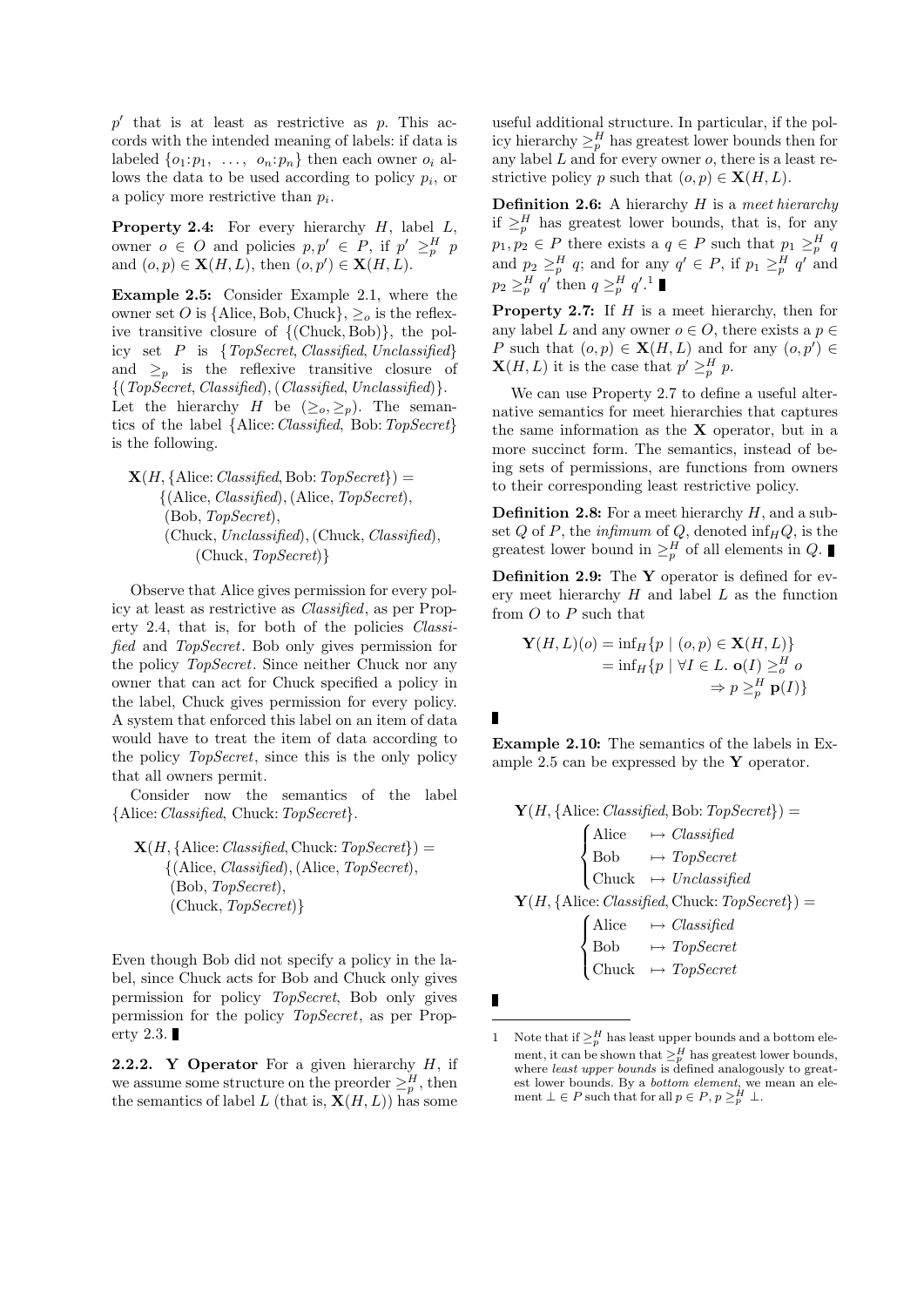Note that for meet hierarchies, the hierarchies on which the  $Y$  operator is defined, the semantics provided by the  $X$  and  $Y$  operators are the same. Given the semantics for a label L relative to a meet hierarchy  $H$  under one of the operators, it is easy to compute the semantics under the other operator. Indeed, the Y operator is defined in terms of the  $X$  operator, and it is possible to define the  $X$  operator in terms of the  $Y$  operator:  $\mathbf{X}(H,L) = \{ (o,p) | o \in O, p \geq_p^H \mathbf{Y}(H,L)(o) \}.$ 

# 3. Examples

In this section we present some instantiations of our owned policy model.

# 3.1. Decentralized Label Model

In the decentralized label model of Myers and Liskov [15, 16, 14], labels specify restrictions on how information may flow. Principals may own data, and in a decentralized label for an item of data, an owning principal may specify policies, where a policy is a set of principals, called a "reader set". When a principal  $o$  specifies the set  $R$  as a reader set on a data item, then o requires that the data item be read only by principals contained in the set R. There is a reflexive and transitive "acts for" relation  $\succeq$  on principals, and if some principal o is permitted to read some data, then all principals who can act for o are implicitly permitted to read the data too.

We can obtain the decentralized label model as a particular instantiation of our model, in the following way. Let the owner set  $O$  be the set of principals and let the set of policies  $P$  be the power set of O. Let  $\geq_o$  be the acts-for relation  $\succeq$ . The relation  $\geq_p$  on the policy set P is also defined in terms of  $\succeq$ : for two reader sets of principals  $R_1, R_2 \in P$ , define  $R_1 \geq p R_2$  if and only if for all owners o in  $R_1$ there is some owner  $o'$  in  $R_2$  such that  $o$  can act for  $o'$ , that is  $o \succeq o'$ . In other words, the reader set  $R_1$ is "at least as restrictive" as the reader set  $R_2$  if every principal permitted to read by  $R_1$  is also permitted to read by  $R_2$ . Our  $\mathbf{X}(\cdot, \cdot)$  semantic operator, when specialized to hierarchies induced by an acts-for relation  $\succeq$  (as above), is equivalent to the semantic operator of the decentralized label model.<sup>2</sup>

The hierarchy  $(\geq_o, \geq_p)$  is a meet hierarchy; the greatest lower bound of two reader sets  $R_1$  and  $R_2$ 

is  $R_1 \cup R_2$ , since the principals who are either in  $R_1 \cup R_2$  or can act for a principal in  $R_1 \cup R_2$  are exactly the principals who are either in, or can act for, a principal in  $R_1$  or  $R_2$ . As such, the Y operator is well-defined for the hierarchy  $(\geq_o, \geq_p)$ .

The semantics of a label is a set of permissions, that is, a set of pairs  $(o, R)$ , each with an owner o and a reader set R. The semantics of a label can be used to determine which principals can read data: if a data item is labeled  $\{o_1:R_1,\ldots,o_n:R_n\}$ , then a principal  $r$  is permitted to read that data item provided all principals o are prepared to allow r to read the data item, that is, for every principal o there is a reader set R with  $r \in R$  such that  $(o, R) \in \mathbf{X}((\geq_o, \geq_p), \{o_1: R_1, \ldots, o_n: R_n\})$ . Equivalently, principal  $r$  is permitted to read the data item if for every principal  $o$ , the principal  $r$  is contained in the reader set  ${\bf Y}((\geq_o,\geq_p), \{o_1:R_1,\ldots,o_n:R_n\})(o).$ 

# 3.2. Access Control

A model similar to the decentralized label model just described can be used to model access control lists. Let O be a set of principals, with an acts-for relation  $\succeq$  (over O). The policy set P consists of pairs of sets of principals:  $P = \{(a, d) \mid a, d \subseteq O\}$ . In the policy  $(a, d)$ , the set a is the set of principals that are allowed access, and the set  $d$  is the set of principals that are denied access. If owner o can act for owner  $o'$ , and  $o'$  is allowed access  $(o' \in a)$ , then o is implicitly also allowed access; however, if  $\sigma$  is denied access  $(o \in d)$ , then o' is implicitly also denied access.

Let  $\geq_o$  be the acts-for relation  $\succeq$ . The relation  $\geq_p$  on the policy set P is also defined in terms of  $\succeq$ : for two access control lists  $(a, d)$  and  $(a', d')$ , define  $(a, d) \geq_p (a', d')$  if and only if for all owners o in  $a$  there is some owner  $o'$  in  $a'$  such that  $o$  can act for  $o'$ , and for all owners  $o'$  in  $d'$  there is some owner  $o$  in  $d$  such that  $o$  can act for  $o'$ . In other words, the policy  $(a, d)$  is "at least as restrictive" as  $(a', d')$  if every owner that  $(a, d)$  allows access to is also allowed access by  $(a', d')$ , and every owner that is denied access by  $(a', d')$  is also denied access by  $(a, d)$ .

The semantics of a given label can be used to determine if a principal is allowed access, denied access, or if access for that principal is undetermined by the label. We omit the precise details, as they are slightly too involved for our current purposes. Roughly speaking, a principal  $r$  is denied access if some owner denies  $r$  access;  $r$  is allowed access if  $r$  is not denied access and all owners allow r access; otherwise, r's access is undetermined.

<sup>2</sup> In some versions of the decentralized label model [14], the owner of a policy is also implicitly a reader. For simplicity, we ignore this detail, although extensions to our model permit us to precisely capture Myers and Liskov's model.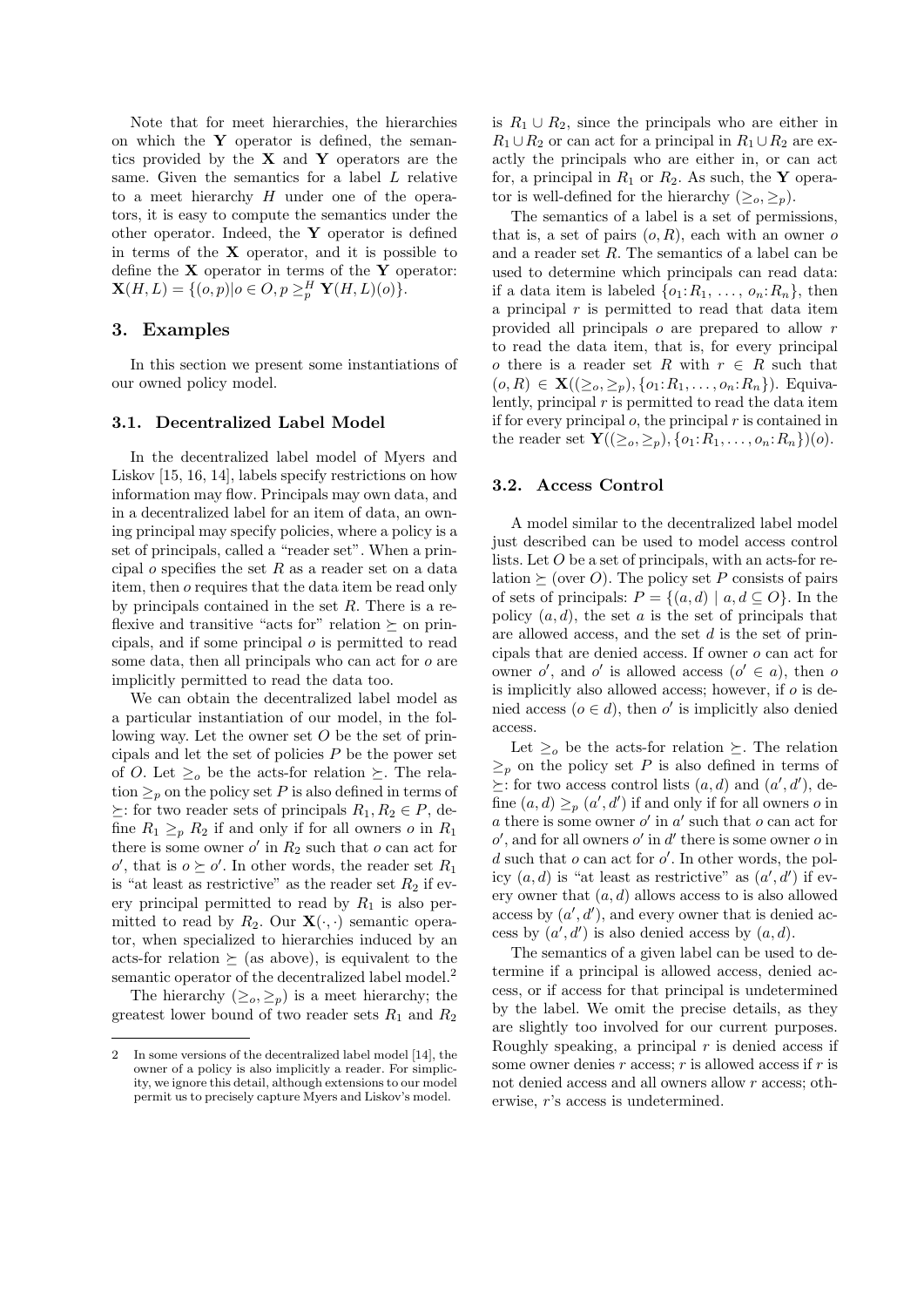### 3.3. No Owner Acts For Another

A natural restriction of the owned policy model is obtained by not allowing any owner to act for another owner – that is, by requiring the "acts for" relation  $\geq_o$  to be the equality relation on O, which we denote by  $=_O$ . In the decentralized label model presented above, this requirement corresponds to allowing principals to act for other principals only in their capacity as readers, and not in their capacity as owners of policies.

In this restricted version of the model, when the policy hierarchy  $\geq_p$  of a hierarchy H having the form  $(=_O, \geq_p)$  has a least upper bound operation  $\Box$ , every label  $L \in \mathcal{L}^{\text{all}}$  is equivalent in H to a label in which each owner owns at most one policy. In particular, if the label  $L$  is the set of owned policies  $\{o: p_1, o: p_2, \ldots, o: p_n\} \cup L'$ , then the semantics of  $L$  is equal to the semantics of the label  $\{o: (p_1 \sqcup \ldots \sqcup p_n)\} \cup L'$ . (This is apparent by examining the definition of the  $X$  operator.) In light of this property, it is natural to define a new class of labels,  $\mathcal{L}^{\text{own-one}}$ , containing those labels in which each owner owns at most one policy. The class L own−one is much smaller than (and properly contained within) the class  $\mathcal{L}^{\text{all}}$ .

# 4. Structure of Labels

Our framework for owned policies makes few assumptions on the owner and policy hierarchies, only requiring that they be preorders. Nonetheless, under any hierarchy it can be shown that the class of labels form a lattice structure. In this section, we explain how this structure arises.

For a fixed set of owners  $O$  and policies  $P$ , given any hierarchy H we can define a preorder  $\sqsubseteq_H$  on the class of all labels,  $\mathcal{L}^{\text{all}}$ . Intuitively, if  $L_1 \sqsubseteq_H L_2$ , then label  $L_1$  is no more restrictive than  $L_2$  under hierarchy  $H$ : if owner  $o$  gives permission for policy  $p$  in  $L_2$ , then  $o$  gives permission for  $p$  in  $L_1$ , that is,  $(o, p) \in \mathbf{X}(H, L_2)$  implies  $(o, p) \in \mathbf{X}(H, L_1)$ .

**Definition 4.1:** For any hierarchy  $H$ , the preorder  $\sqsubseteq_H$  is defined as follows: for any two labels  $L_1, L_2 \in$  $\mathcal{L}^{\text{all}},$ 

$$
L_1 \sqsubseteq_H L_2
$$
 if and only if  $\mathbf{X}(H, L_2) \subseteq \mathbf{X}(H, L_1)$ .

The equivalence relation  $\equiv_H$  is defined as follows: for any two labels  $L_1, L_2 \in \mathcal{L}^{\text{all}},$ 

 $L_1 \equiv_H L_2$  if and only if  $L_1 \sqsubseteq_H L_2$  and  $L_2 \sqsubseteq_H L_1$ .

Note that  $L_1 \equiv_H L_2$  if and only if  $\mathbf{X}(H, L_1) =$  $\mathbf{X}(H, L_2)$ .

When  $H$  is a meet hierarchy, we can express the preorder  $\sqsubseteq_H$  in terms of the  $\mathbf{Y}(H, \cdot)$  semantic operator.

**Property 4.2:** When  $H$  is a meet hierarchy,  $L_1 \sqsubseteq_H L_2$  if and only if for every owner  $o \in O$ ,  $\mathbf{Y}(H, L_2)(o) \geq^H_p \mathbf{Y}(H, L_1)(o).$ 

Roughly speaking, the class of all labels  $\mathcal{L}^{\text{all}}$  form a join semilattice with respect to  $\sqsubseteq_H$ . Formally, to obtain a join semilattice, we need to identify labels that are equivalent under  $\equiv_H$ . Let  $\mathcal{L}^{\text{all}}/\equiv_H$  denote the quotient set of  $\mathcal{L}^{\text{all}}$  with respect to  $\equiv_H$ , namely  $\{[L]_H | L \in \mathcal{L}^{\text{all}}\},\$  where

$$
[L]_H = \{ L' \in \mathcal{L}^{\text{all}} \mid L' \equiv_H L \}.
$$

The relation  $\sqsubseteq_H$  on  $\mathcal{L}^{\text{all}}$  induces a partial order on  $\mathcal{L}^{\text{all}}/\equiv_H$ . We overload the  $\sqsubseteq_H$  notation and use it to denote the induced ordering (where for  $S_1, S_2 \in$  $\mathcal{L}^{\text{all}}/\equiv_H, S_1 \sqsubseteq_H S_2$  if and only if there exist  $L_1 \in$  $S_1$  and  $L_2 \in S_2$  such that  $L_1 \sqsubseteq_H L_2$ .

**Theorem 4.3:** For any hierarchy  $H$ , the structure  $(\mathcal{L}^{\text{all}}/\equiv_H,\sqsubseteq_H)$  is a join semilattice.

**Proof:** Fix an arbitrary hierarchy  $H$ . Define the ioin operation  $\Box_H$  as follows: for any two labels  $L_1, L_2 \in \mathcal{L}^{\text{all}}$ , define  $[L_1]_H \sqcup_H [L_2]_H$  to be  $[L_1 \cup L_2]_H$ , where ∪ denotes the usual set-theoretic union. It is straightforward to verify that  $\mathbf{X}(H, L_1 \cup L_2)$  =  $\mathbf{X}(H, L_1) \cap \mathbf{X}(H, L_2)$  for any two labels  $L_1, L_2$ . Thus, this join operation is well-defined and yields the least upper bound of  $[L_1]_H$  and  $[L_2]_H$ .

Throughout this paper, we will use  $\Box_H$  to denote the join operation given in the previous proof. We overload the  $\Box_H$  notation, and also use  $L_1 \Box_H L_2$ to refer to some label  $L$  in the equivalence class  $[L_1]_H \sqcup_H [L_2]_H.$ 

Information can be combined in many possible ways, including by composition (for example, of software components), and computation (for example, the assignment statement  $z := x + y$  combines information held in variables  $x$  and  $y$ , and places the result in the variable  $z$ ). Joins of labels arise naturally when combining items of information: the label of the result should be at least as restrictive as the label of each of the constituent inputs. That is, the label of the result should be at least as restrictive as the join of all input labels. Theorem 4.3 demonstrates that for any hierarchy  $H$ , we can always find a least label satisfying this restrictiveness condition.

The empty label {} (that is, the label with no owned policies) is the element of  $\mathcal{L}^{\text{all}}$  that is below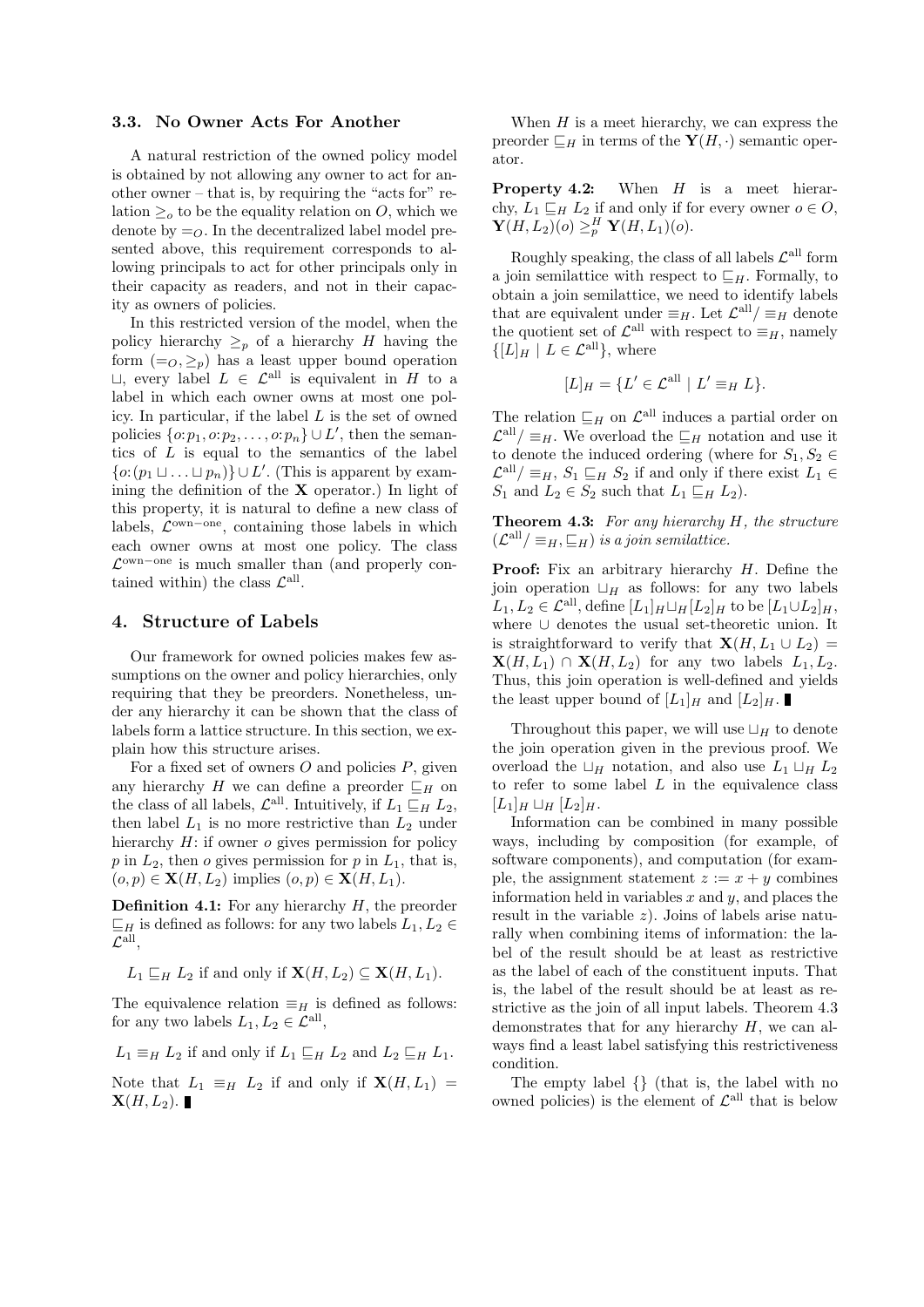all other elements with respect to the ordering  $\Box_H$ , since  $\mathbf{X}(H, \{\}) = O \times P$ . Hence, the join semilattice  $\mathcal{L}^{\text{all}}/\equiv_H$  is also a meet semilattice.

Corollary 4.4: For any hierarchy  $H$ , the structure  $(\mathcal{L}^{\text{all}}/\equiv_H,\sqsubseteq_H)$  is a meet semilattice.

We denote the meet operation on  $\mathcal{L}^{\text{all}}/\equiv_H$  with  $\Box_H$ , and overload it to use  $L_1 \Box_H L_2$  to refer to some label L in the equivalence class  $[L_1]_H \sqcap H [L_2]_H$ .

When the hierarchy  $H$  is a meet hierarchy, the meet operation  $\Box_H$  can be described in terms of the **Y** operator. Suppose that for a meet hierarchy  $H$ , the operation  $\wedge$  :  $P \times P \rightarrow P$  gives greatest lower bounds with respect to  $\geq_p^H$ . The meet of two labels  $L_1, L_2 \in \mathcal{L}^{\text{all}}$ , that is,  $L_1 \cap_H L_2$ , is equivalent to

$$
\{o: (\mathbf{Y}(H, L_1)(o) \wedge \mathbf{Y}(H, L_2)(o)) \mid o \in O\}.
$$

The meet of the labels has the property that for all owners o, the policy  $\mathbf{Y}(H, L_1 \sqcap_H L_2)(o)$  is equal to  $\mathbf{Y}(H, L_1)(o) \wedge \mathbf{Y}(H, L_2)(o).$ 

Meets of labels arise in situations dual to those in which joins arise: if an item of information is used to produce several different results, then the label of that information must not be more restrictive than any of the labels of the results. In summary, joins arise when many labeled inputs are combined to produce a single output, whereas meets arise when one input is used to produce several labeled outputs.

# 5. Run-time Hierarchies

As mentioned in the introduction, when statically analyzing a system it is typically unknown which hierarchy will be in effect at run time. Despite this lack of knowledge, it is desirable to be able to reason statically about the run-time security properties of the system, in particular, to prove that a system will be secure regardless of which hierarchy is in effect at run time. In this section, we show how such static reasoning can be performed using our model.

#### 5.1. Classes of Hierarchies

To prove that a system will be secure regardless of which hierarchy is in effect at run time, it suffices to show that the system is secure for all hierarchies that may be in effect at run time. We illustrate this idea with a simple example of pseudo-code where program types are annotated with labels, as in security typed languages. In a security typed language, the type system of the language uses the label annotations to enforce security properties, such as noninterference [5]. One way to achieve noninterference is to ensure that if the value of a variable  $x$ depends on the value of a variable  $y$ , then the label of  $x$  is at least as restrictive as the label of  $y$ .

Example 5.1: Consider the following segment of pseudo-code, where program types are annotated with labels over the same owner set  $O$  and policy set  $P$  as in Example 2.1.

1 int{Chuck: TopSecret} 
$$
x := ...;
$$
  
2 int{Bob: Classified}  $y := ...;$ 

3 int{?} 
$$
z := x + y
$$
;

In the code above, the type of variable z does not yet have a label, but we would like to determine a suitable label,  $L$ , for the variable  $z$ , so that the program is noninterfering.

Since the value of the variable  $x$  is used to compute the value assigned to  $z$  at line 3, the label of  $z$ must be at least as restrictive as the label of  $x$ , that is, {Chuck:  $TopSecret$ }  $\sqsubseteq_H L$ , for any hierarchy H that may occur at run time. Similarly, the label of  $z$ must be at least as restrictive as the label of  $y$ , that is,  $\{Bob: Classified\} \sqsubseteq_H L$ . These two requirements on  $L$  can be combined into the single requirement {Chuck:  $TopSecret$ }  $\sqcup_H$  {Bob: Classified}  $\sqsubseteq_H L$ .

Assume that the class of hierarchies that can occur at run time contains two hierarchies: the hierarchy  $H_1 = (\geq_o^{H_1}, \geq_p^{H_1})$  which is the same as the hierarchy from Example 2.1 (where Chuck  $\geq_o^{H_1}$  Bob and  $\mathit{TopSecret}\ \geq^{\mathit{H_1}}_{p}\ \mathit{Classified}\ \geq^{\mathit{H_1}}_{p}\ \mathit{Unclassified}$ ); and the hierarchy  $H_2 = (\geq_o^{H_2}, \geq_p^{H_2})$ , where  $\geq_o^{H_2}$  is the equality relation, and  $\geq_p^{H_2}$  is the same as  $\geq_p^{H_1}$ .

If the hierarchy at run time is  $H_1$ , then {Chuck:TopSecret} is a suitable label for the variable z. On the other hand, if  $H_2$  is the hierarchy at run time, then  ${Chuck: TopSecret}$  is not a suitable label, since it is not the case that  ${Bob:Classified}$  $\sqsubseteq_{H_2}$  {Chuck: TopSecret}, as the permission (Bob, Unclassified) is in the set  $X(H_2, \{\text{Chuck}: \textit{TopSecret}\}),$  but not in the set  $X(H_2, \{Bob: Classified\}).$ 

In both hierarchies, however, the label {Bob:Classified, Chuck:TopSecret} is suitable, since for  $H \in \{H_1, H_2\}$  we have

# {Chuck:  $TopSecret$ }  $\sqcup_H$  {Bob: Classified}  $\sqsubset_H$ {Bob:Classified, Chuck:TopSecret}

In the preceding example, the label {Bob:Classified, Chuck:TopSecret} is at least as restrictive as the join {Chuck:  $TopSecret$ }  $\sqcup_H$  ${Bob:Classified}, for H in {H<sub>1</sub>, H<sub>2</sub>}. In fact,$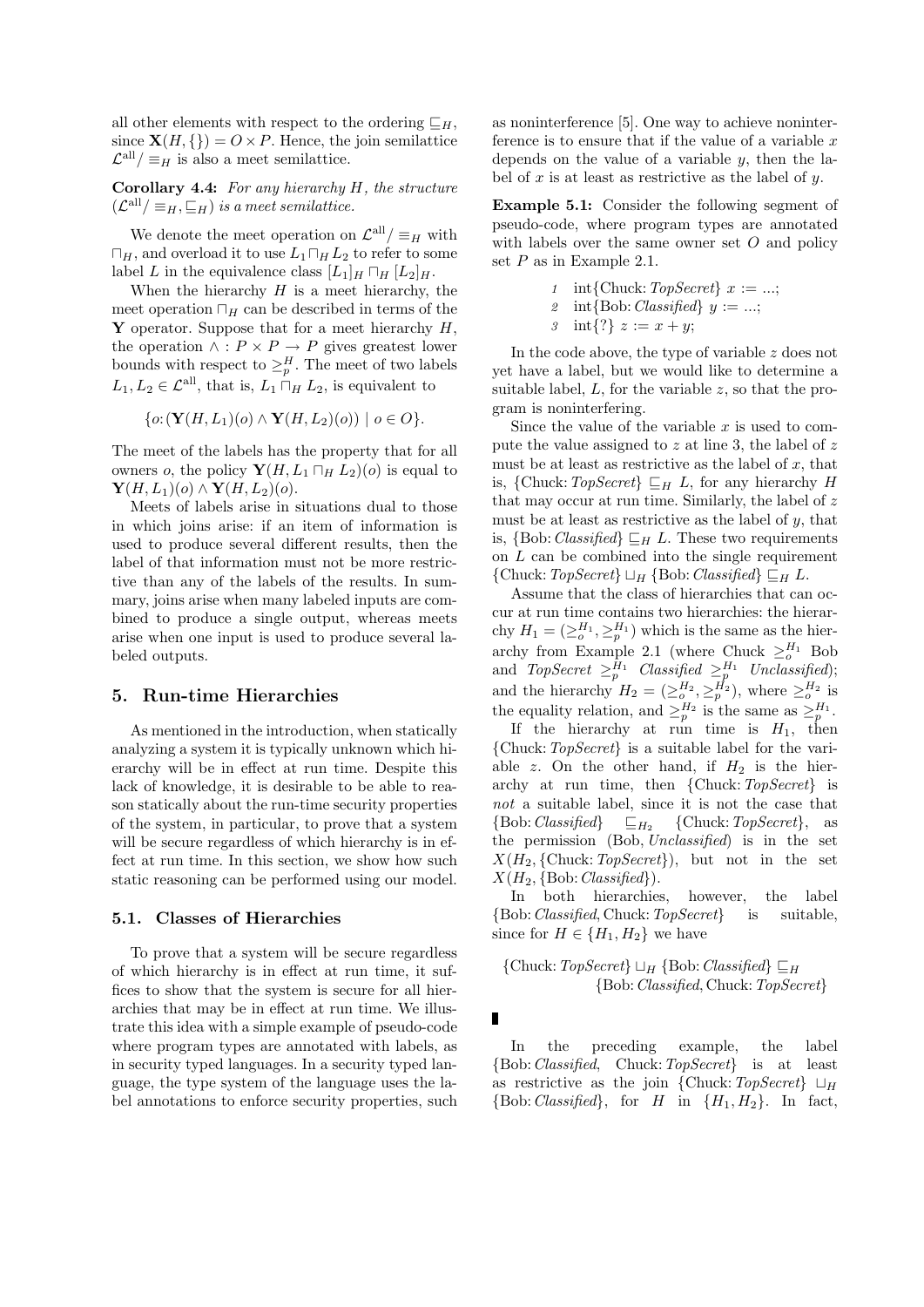{Bob:Classified, Chuck:TopSecret} is equivalent to  $\{Chuck: TopSecret\} \sqcup_H \{Bob: Classified\},\$ for *H* in  $\{H_1, H_2\}$ .

More generally, for any two labels  $L_1, L_2 \in \mathcal{L}^{\text{all}}$ and any hierarchy H, it is the case that  $L_1 \cup L_2$  is equivalent to the join of  $L_1$  and  $L_2$  in the hierarchy H. Thus the set union operation is universal, in that it gives the join for all hierarchies. We formalize this universality property in the following definition.

**Definition 5.2:** Let  $\mathcal{L}$  be a class of labels,  $\mathcal{H}$  be a class of hierarchies, and  $\oplus : \mathcal{L} \times \mathcal{L} \to \mathcal{L}$  be a binary operation on L.

- The operation  $\oplus$  is a *universal join* for  $\mathcal L$  with respect to H if for all  $H \in \mathcal{H}$  and  $L_1, L_2 \in \mathcal{L}$ , it holds that  $L_1 \oplus L_2 \equiv_H L_1 \sqcup_H L_2$ .
- The operation  $\oplus$  is a *universal meet* for  $\mathcal L$  with respect to H if for all  $H \in \mathcal{H}$  and  $L_1, L_2 \in \mathcal{L}$ , it holds that  $L_1 \oplus L_2 \equiv_H L_1 \sqcap_H L_2$ .

 $\blacksquare$ 

Example 5.3: As discussed above, the set union operation  $\cup$  is a universal join for  $\mathcal{L}^{\text{all}}$  with respect to any class of hierarchies  $H$ . This can be seen from the proof of Theorem 4.3.

As pointed out in Section 4, the need to express joins of labels is common. The existence of a universal join operation means that our model can express joins of labels even when the run-time hierarchy is unknown.

While it is apparent from Example 5.3 that many instantiations of the model will have a universal join operation, it is not so apparent that universal meet operations exist. The following example shows that they do exist for some instantiations.

**Example 5.4:** Suppose that  $H$  is a class of meet hierarchies where for each hierarchy  $H \in \mathcal{H}$ , the owner hierarchy  $\geq_o^H$  is the equality relation. Moreover, suppose that there is a "universal policy meet" operation  $\wedge$  :  $P \times P \to P$  such that for each  $H \in \mathcal{H}$ and  $p_1, p_2 \in P$ , the policy  $p_1 \wedge p_2$  is equal to the greatest lower bound of  $p_1$  and  $p_2$  with respect to  $\geq_p^H$ . Note that the hierarchies of the decentralized label model have a universal policy meet, namely, the set union operation on reader sets, as discussed in Section 3.1.

Recall that  $\mathcal{L}^{\text{own-one}}$  denotes the class of labels where each owner appears at most once, defined in Section 3.3.

Define the operation  $\oplus : \mathcal{L}^{\text{own-one}} \times \mathcal{L}^{\text{own-one}} \rightarrow$  $\mathcal{L}^{\text{own-one}}$  by

$$
L_1 \oplus L_2 = \{ \mathbf{o}(I) : (\mathbf{p}(I) \wedge \mathbf{p}(J)) \mid
$$
  

$$
I \in L_1, J \in L_2, \mathbf{o}(I) = \mathbf{o}(J) \}
$$

It is straightforward to verify that  $\oplus$  is a universal meet for  $\mathcal{L}^{\text{own-one}}$  with respect to  $\mathcal{H}$ .

# 5.2. Gaining Partial Knowledge of the Run-time Hierarchy

If the system provides a mechanism for the runtime testing of hierarchies, we may be able to glean partial knowledge about the run-time hierarchy. This additional knowledge can increase the precision of the static analysis.

**Example 5.5:** Suppose  $o$  actsfor  $o'$  is a language mechanism that tests at run time if owner o acts for owner  $o'$ , that is, o actsfor  $o'$  is true if and only if  $o \geq_o^H o'$  for the run-time hierarchy H. Consider the following program, in security typed pseudo-code.

$$
1 \quad int{Bob: TopSecret} \quad x := \dots;
$$
\n
$$
2 \quad int{Church: TopSecret} \quad y;
$$
\n
$$
3 \quad if (Chuck \; actsfor Bob) \quad \{4 \quad y := x;
$$
\n
$$
5 \quad \} else \quad \{
$$
\n
$$
6 \quad y := 0;
$$
\n
$$
7 \quad \}
$$

The assignment at line 4 causes information to flow from the variable x to the variable  $y$ ; in order for this program to be noninterfering, the label of the variable  $y$  must be at least as restrictive as the label of the variable x.

Assume that  $H_1$  and  $H_2$  (as defined in Example 5.1) are among the hierarchies that can occur at runtime.

The assignment at line 4 is only executed if the dynamic actsfor test evaluates to true, that is, if the owner hierarchy of the run-time hierarchy H includes the relationship (Chuck, Bob). The assignment at line 4 is thus secure, since  $\{Bob:TopSecret\} \subseteq_H \{Chuck:TopSecret\}$ , so long as Chuck acts for Bob according to  $H$ , as in the hierarchy  $H_1$ .

Note that if we ignored the partial knowledge about the run-time hierarchy revealed by the dynamic actsfor test, and assumed that the run-time hierarchy could be  $H_2$  even though the assignment at line 4 is executed, then we could not regard the program as secure. This is because Chuck does not act for Bob according to  $H_2$ , and so {Bob: TopSecret}  $\mathcal{L}_{H_2}$  {Chuck: TopSecret}.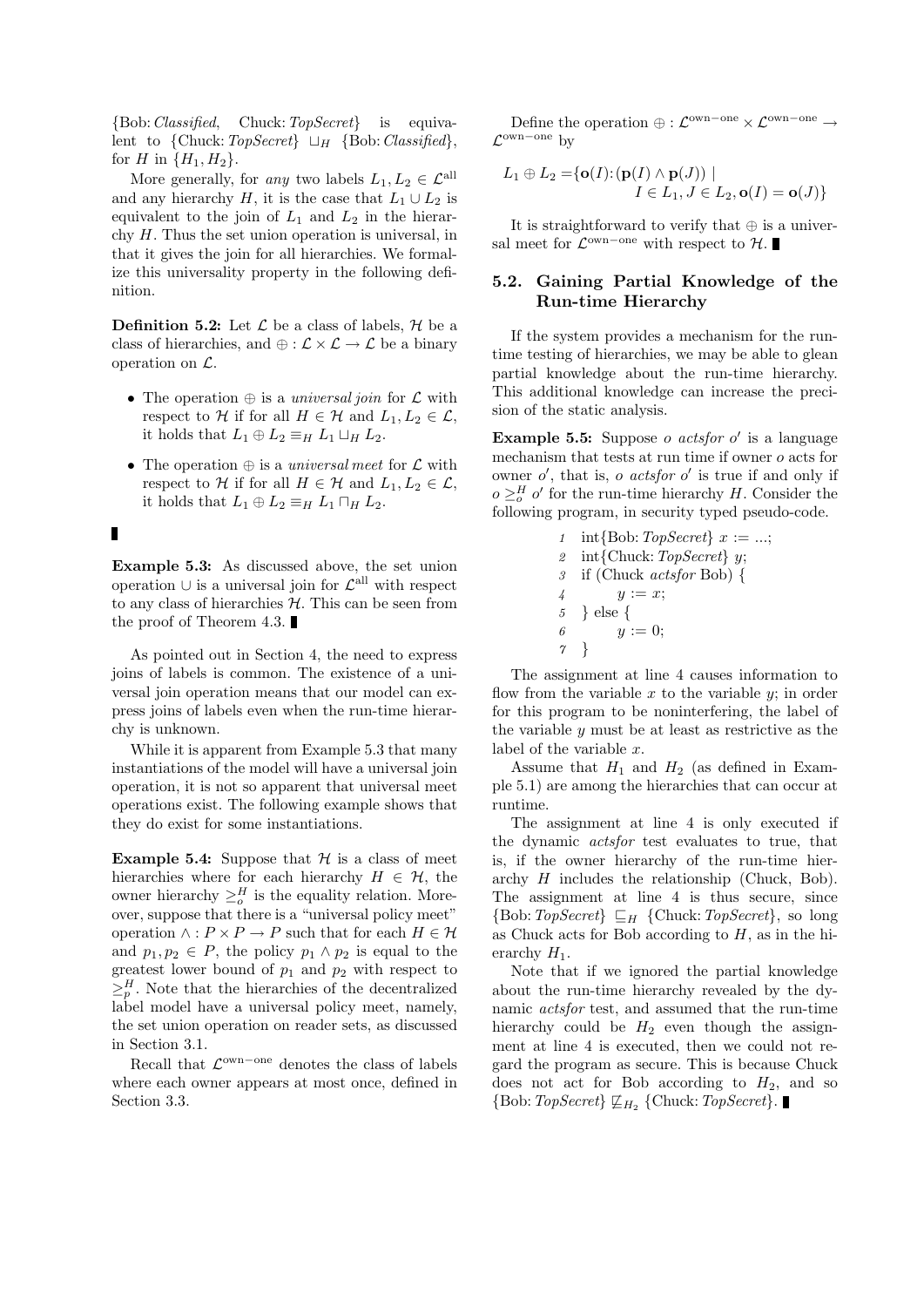Formally, we model the notion of partial knowledge of the run-time hierarchy by the following partial ordering  $\leq$  on hierarchies.

**Definition 5.6:** The partial ordering  $\leq$  on hierarchies is defined as follows: for any two hierarchies  $H_1, H_2$ , it holds that  $H_1 \leq H_2$  if and only if

$$
\geq_o^{H_2} \subseteq \geq_o^{H_1} \text{ and } \geq_p^{H_2} \subseteq \geq_p^{H_1}.
$$

П

Intuitively, if  $H_1 \n\t\le H_2$ , then  $H_1$  is at least as specific than  $H_2$ , in that all acts-for relationships present in  $H_2$  are present in  $H_1$ , and similarly for the policy relationships.

# 6. Label Inference

Program analysis can be used to prove that programs have various security properties. This generally requires that items of information manipulated by the program have explicit security labels. The security labels are often specified with program annotations. The need for explicit security labels can impose a significant burden on developers of secure systems, and, in the case of program annotations, clutter program source code. It is thus natural to consider the problem of automatically inferring security labels that are not specified. We call this the label inference problem.

In this section, we study the problem of label inference within our framework. We formalize the label inference problem as a constraint satisfaction problem over a set of constraints of a certain form. We present a general theorem demonstrating that certain parameterizations of the inference problem are polynomial time tractable, and use this general theorem to derive a number of tractability results.

Definition 6.1: The LABEL INFERENCE PROBLEM for a class of labels  $\mathcal L$  and a class of hierarchies  $\mathcal H$ .

**Input:** A finite set of variables  $V$  and a finite set of constraints, each of which has the form

$$
a_1 \sqcup \ldots \sqcup a_m \sqsubseteq_{\leq H} b_1 \sqcup \ldots \sqcup b_n
$$

where  $H \in \mathcal{H}$  is a hierarchy, and each  $a_i$  and  $b_j$  is either a variable from V or a constant label  $L \in \mathcal{L}$ .

**Question:** Is there a *satisfying interpretation*  $\theta$ :  $V \to \mathcal{L}$ ? An interpretation  $\theta : V \to \mathcal{L}$  is a satisfying interpretation if for all given constraints

$$
a_1 \sqcup \ldots \sqcup a_m \sqsubseteq_{\leq H} b_1 \sqcup \ldots \sqcup b_n
$$

and all hierarchies  $H' \leq H$ , it holds that

$$
\theta(a_1) \sqcup_{H'} \ldots \sqcup_{H'} \theta(a_m) \sqsubseteq_{H'} \theta(b_1) \sqcup_{H'} \ldots \sqcup_{H'} \theta(b_n).
$$

(An interpretation  $\theta$  is assumed to act as the identity on constant labels  $L \in \mathcal{L}$ .)

The variables in the constraints represent unknown labels; a program analysis generates a set of constraints such that the program will be considered secure if there a satisfying interpretation. For instance, in Example 5.1, the label  $L$  of the program variable z was not specified by the programmer. Suppose that the class of hierarchies  $H$  that may occur at run time is  $\{H_1, H_2\}$ , where  $H_1$  and  $H_2$  are as given in Example 5.1. Note that  $H_1$  is more specific than  $H_2$ , that is,  $H_1 \leq H_2$ . The type system of the programming language would require that L satisfy the constraint {Chuck:  $TopSecret$ }  $\sqcup$ {Bob: Classified}  $\sqsubseteq_{\leq H_2} L$  in order for the program to be well-typed and thus secure. The form of constraints we consider are sufficient to represent the constraints used in the type systems of security typed languages such as [23, 6, 19], among others.

Clearly, the Label Inference Problem is contained in the complexity class NP, because an interpretation has a polynomial size representation, and whether or not it is satisfying can be checked in polynomial time. In the case that we have a universal join operation, we can show that LABEL IN-FERENCE PROBLEM is polynomial time tractable.

**Theorem 6.2:** Suppose that  $\mathcal L$  is a class of labels, and  $H$  is a class of hierarchies. If there is a universal join  $\oplus$  for  $\mathcal L$  with respect to  $\mathcal H$ , then the LABEL IN-FERENCE PROBLEM for  $\mathcal L$  and  $\mathcal H$  is decidable in polynomial time; moreover, there is a polynomial time algorithm that outputs a most restrictive satisfying interpretation, when a satisfying interpretation exists.

By a most restrictive satisfying interpretation, we mean a satisfying interpretation  $\theta : V \to \mathcal{L}$  such that for any other satisfying interpretation  $\theta'$ , it holds that  $\theta'(v) \sqsubseteq_{\leq H} \theta(v)$  for all  $v \in V$  and  $H \in \mathcal{H}$ .

The proof of Theorem 6.2 is in Appendix A. The proof makes use of the closure properties framework for studying the complexity of constraint satisfaction problems [8].

The algorithm is to enforce *generalized arc* consistency (a standard procedure in constraint programming) and then return satisfiable if and only if there is no empty constraint. In the case that there are no empty constraints, the most restrictive satisfying interpretation maps a variable onto the universal join of all of its domain elements.

If the class of labels  $\mathcal L$  and class of hierarchies  $\mathcal H$ have a universal meet operation, then an analogous result holds, provided that for each  $H \in \mathcal{H}$ , the policy hierarchy of  $H$  is a distributive lattice. In this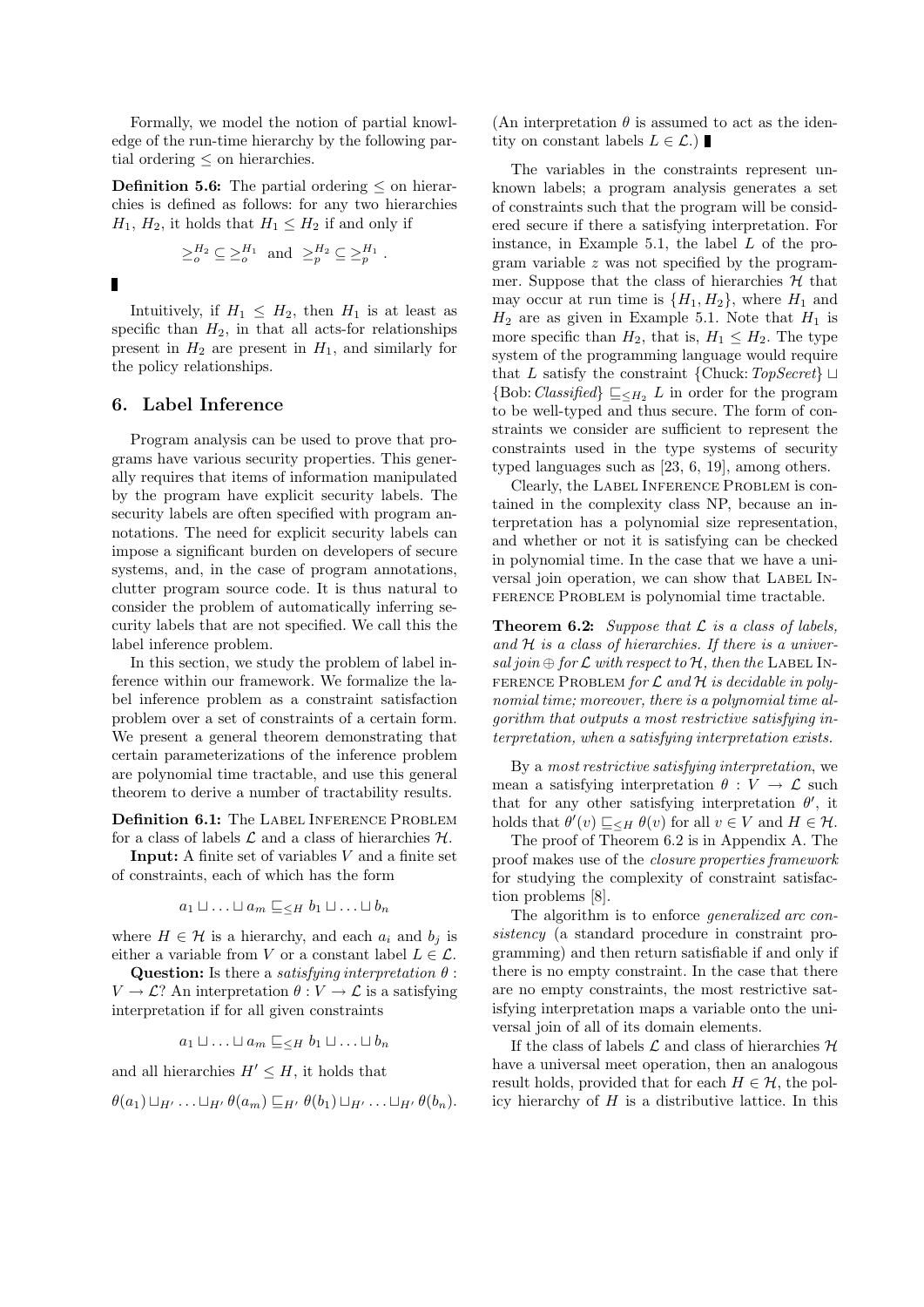case, the algorithm gives a least restrictive satisfying interpretation.

From Theorem 6.2, we can derive the following corollaries.

Corollary 6.3: Let  $H$  be any class of hierarchies. The LABEL INFERENCE PROBLEM for  $\mathcal{L}^{\text{all}}$  and  $\mathcal{H}$  is decidable in polynomial time.

Proof: As noted in Example 5.3, the class of labels  $\mathcal{L}^{\text{all}}$  has a universal join operation with respect to any class of hierarchies  $H$ ; thus, the result follows from Theorem 6.2.

When there is full knowledge of the run-time hierarchy, or one does not care to reason about different hierarchies that may be in effect at runtime, it is useful to consider a class of hierarchies containing only a single hierarchy. In this case, label inference is tractable for any classes of labels that form a join semilattice.

Corollary 6.4: Let H be any hierarchy and  $\mathcal L$  be any class of labels such that  $\mathcal L$  forms a join semilattice under the ordering  $\sqsubseteq_H$ . The LABEL INFERENCE PROBLEM for  $\mathcal L$  and  $\{H\}$  is decidable in polynomial time.

**Proof:** If  $\mathcal L$  forms a join semilattice under the ordering  $\Box_H$ , then the join semilattice operation is a universal join for  $\mathcal L$  with respect to  $\{H\}$ ; thus, the result follows from Theorem 6.2.

In the case that no owner acts for another, as in Section 3.3, we can use Theorem 6.2 to provide a tractability result.

Corollary 6.5: Let  $H$  be a class of meet hierarchies where for each hierarchy  $H \in \mathcal{H}$ , the owner hierar $chy \geq_o^H$  is the equality relation, and, there is a "universal policy meet" operation, as in Example 5.4. The LABEL INFERENCE PROBLEM  $for \mathcal{L}^{\text{own-one}}$  and  $\mathcal{H}$  is decidable in polynomial time.

# 7. Related Work and Discussion

Our framework for owned policies is inspired by the decentralized label model of Myers and Liskov [16]. The decentralized label model allows owners of information to independently specify information flow restrictions on the data, in the form of sets of permitted readers, as explained in Section 3.1. Our model generalizes the decentralized label model by permitting arbitrary policies for restricting information use, instead of just information flow policies that are reader sets. In addition, our work makes explicit the mechanism for static reasoning about owned policies under partial knowledge of the run-time hierarchy, and clearly distinguishes the notions of universal join/meet versus hierarchy-specific join/meet. The decentralized label model does not make such a distinction clear, and so its label inference algorithm (as presented in [14]), while sound, is not complete and in fact may fail to terminate.

Owner Retained Access Control (ORAC) [11] is a model of owned policies for access control. ORAC uses owned access control lists to approximate the "originator-controlled release" dissemination controls used by the U.S. DoD/Intelligence community. When joining labels, the ORAC model joins the policies owned by the same owner; thus in any ORAC model, a given owner owns at most one policy, as in the class of labels  $\mathcal{L}^{\text{own-one}}$ , described in Section 3.3. However, in general the ORAC model will not have a universal join operator, making static reasoning about the ORAC model difficult. In [11], ORAC is presented informally only; it is not clear whether the ORAC model can be obtained as an instantiation of our owned policy framework.

While our framework is applicable to several kinds of information use, we see information flow as a primary area of applicability. Following Denning's original work on the lattice model of information flow control [2], there has been much recent work on static information flow control in the form of security typed languages (e.g., [23, 6, 13, 7, 19, 1]). Our work is compatible with most of these efforts, which typically assume some lattice or semilattice structure on labels; as we have shown, there are instantiations of our model satisfying these assumptions.

Many systems need to downgrade information as part of their intended functionality, that is, to relabel information with a more permissive label. For example, a system may be prepared to downgrade some information to allow a user to access it after the user has paid for the information. There has been much recent work focusing on what security guarantees can be made in the presence of downgrading, including intransitive noninterference [21, 17, 20], selective declassification [18, 16], robust declassification [25, 24], quantitative information flow (e.g.,  $[12, 10, 3]$ ), and relative secrecy  $[22]$ . Our framework does not preclude downgrading, and is compatible with most of these efforts, which again assume some structure on labels that instantiations of our framework can satisfy.

Recent work by Zheng and Myers [26] establishes a noninterference result in the presence of dynamic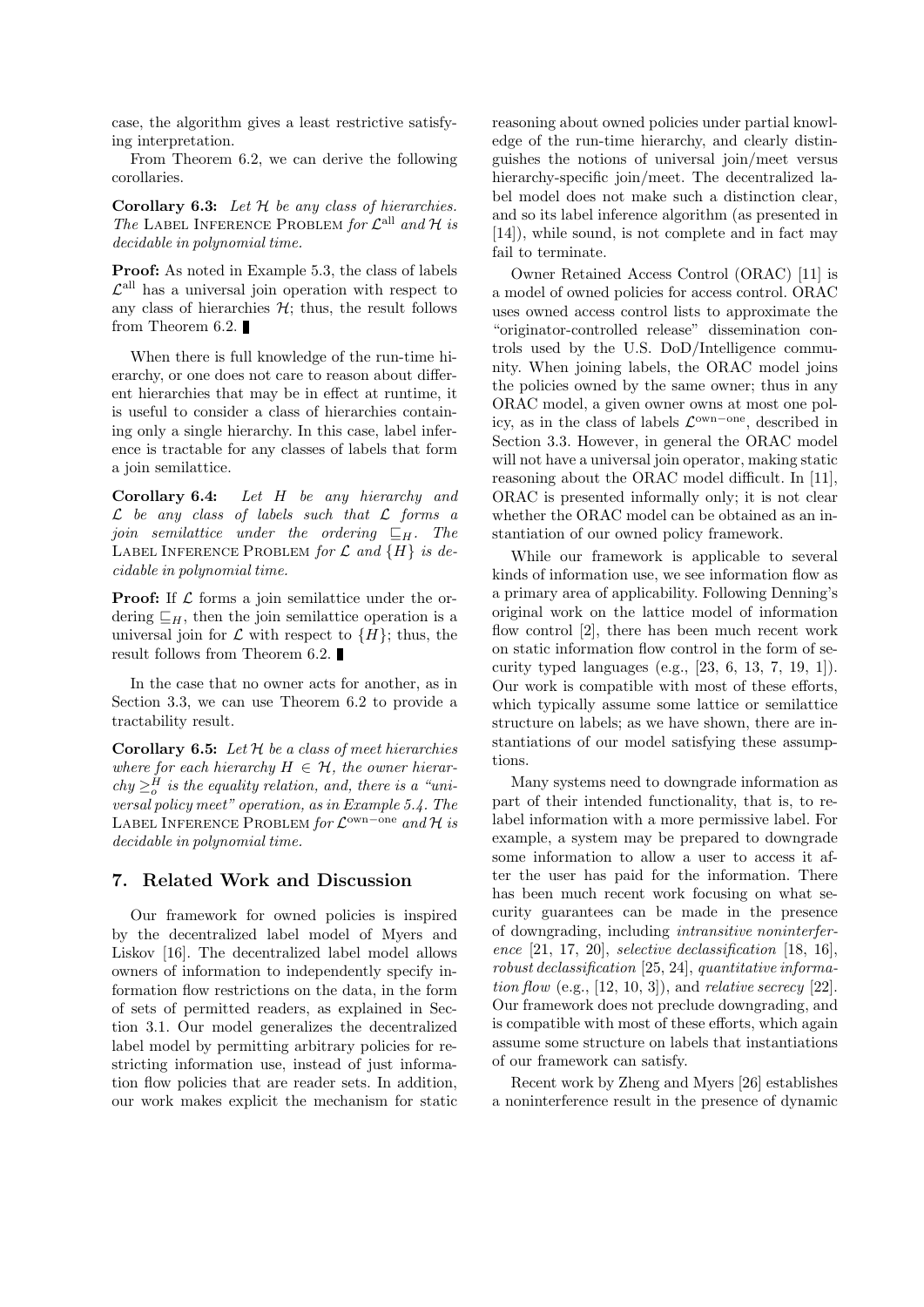security labels. In their model of dynamic labels, security labels are first class values, and thus, information can be revealed by knowing which security label is used at run time. Our model allows reasoning about dynamic hierarchies through the use of classes of hierarchies, and the constraints described in Section 6. Classes of hierarchies can be used to model dynamic owners and dynamic policies, that is, owners and policies that are first-class values and manipulable at run time. However, our framework does not permit dynamic labels. Extending our model to incorporate dynamic labels will make for interesting future work. This should allow suitable instantiations of our framework to be used to reason about dynamic labels, as in Zheng and Myers' work, and thus provide label inference for languages with dynamic labels.

# 8. Conclusion

We have presented and studied a general framework for owned policies. Owned policies can occur in a variety of contexts, including information flow, access control and software licenses. While placing few restrictions on the structure of owners and policies, the labels of our owned policy model have a lattice structure, and can easily express joins of labels, which arise naturally when information is combined.

Our framework allows static reasoning about owned policies, even when there is only partial knowledge of the hierarchy that will be in effect at run time; this facilitates the static analysis of systems. Static analysis is further facilitated by the framework's amenability to tractable label inference, even with only partial knowledge of the runtime hierarchy. Label inference can also help system development, allowing developers to elide some security label annotations.

# Acknowledgements

We would like to thank Andrew Myers for insights into and discussions about the decentralized label model, and both René Hansen and Andrew for interesting and enlightening discussions about our framework for owned policies.

This work was supported by the Department of the Navy, Office of Naval Research, under ONR Grant N00014-01-1-0968. Any opinions, findings, conclusions, or recommendations contained in this material are those of the authors and do not necessarily reflect the views of the Office of Naval Research. This work was also supported by the National Science Foundation under Grant Nos. 0208642 and 0133302.

# A. Proof of Theorem 6.2

Proof: We first remark that a constraint

$$
a_1 \sqcup \ldots \sqcup a_m \sqsubseteq_{\leq H} b_1 \sqcup \ldots \sqcup b_n
$$

can be desugared into the  $m$  constraints of the form

$$
a_i \sqsubseteq_{\leq H} b_1 \sqcup \ldots \sqcup b_n
$$

where  $i$  varies from 1 to  $m$ . It thus suffices to prove the results for constraints of the latter form, which we now proceed to do.

Define  $\equiv_{\mathcal{H}}$  to be the equivalence relation such that  $L_1 \equiv_H L_2$  if and only if for all  $H \in \mathcal{H}$ ,  $L_1 \equiv_H$  $L_2$ . Suppose that two interpretations  $\theta_1, \theta_2 : V \to \mathcal{L}$ are equivalent up to  $\equiv_{\mathcal{H}}$ , that is, for all  $v \in V$ ,  $\theta_1(v) \equiv_H \theta_2(v)$ . It is straightforward to verify that  $\theta_1$  satisfies a constraint if and only if  $\theta_2$  does. We may thus re-phrase the LABEL INFERENCE PROB-LEM as the problem of deciding if there is an interpretation  $\overline{\theta}: V \to \mathcal{L}/\equiv_{\mathcal{H}}$  satisfying every constraint  $a \sqsubset_{\leq H} b_1 \sqcup \ldots \sqcup b_n$ , in the sense that for any  $L \in \overline{\theta}(a)$  and  $L_1 \in \overline{\theta}(b_1), \ldots, L_n \in \overline{\theta}(b_n)$ , it holds that  $L \sqsubseteq_{\leq H} L_1 \sqcup_H \ldots \sqcup_H L_n$ .

It is straightforward to verify that the universal join operation ⊕ is well-defined on elements of  $\mathcal{L}/\equiv_{\mathcal{H}}$ , that is, if  $L_1 \equiv_{\mathcal{H}} L'_1$  and  $L_2 \equiv_{\mathcal{H}} L'_2$ , then  $L_1 \oplus L_2 \equiv_{\mathcal{H}} L'_1 \oplus L'_2$ . The operation  $\oplus$  thus naturally induces an operation  $\overline{\oplus}: (\mathcal{L}/\equiv_{\mathcal{H}}) \times (\mathcal{L}/\equiv_{\mathcal{H}}) \rightarrow$  $\mathcal{L}/\equiv_{\mathcal{H}}$ . It is straightforward to verify that  $\overline{\oplus}$  is a semilattice operation, that is,  $\overline{\oplus}$  is associative, commutative, and idempotent. The operation  $\overline{\oplus}$  hence induces a partial ordering  $\leq_{\overline{\oplus}}$  defined by  $S \leq_{\overline{\oplus}} S'$ if and only if  $S\overline{\oplus}S'=S'$ .

Each constraint C of the described form  $a \sqsubseteq_{\leq H}$  $b_1 \sqcup \ldots \sqcup b_n$  has the property that when two interpretations satisfying C are composed via the  $\overline{\oplus}$ operation, the resulting interpretation also satisfies C. To show this, suppose that the interpretations  $\overline{\theta}_1, \overline{\theta}_2 : V \to \mathcal{L} \neq \mathbb{R}$  satisfy the constraint

$$
a \sqsubseteq_{\leq H} b_1 \sqcup \ldots \sqcup b_n.
$$

We claim that the interpretation  $\overline{\theta}: V \to \mathcal{L}/\equiv_H$ such that  $\overline{\theta}(v) = \overline{\oplus}(\overline{\theta}_1(v), \overline{\theta}_2(v))$  for all  $v \in V$ , also satisfies the constraint. Indeed, for every hierarchy  $H' \leq H$ , we have that

$$
\theta_1(a) \sqsubseteq_{H'} \theta_1(b_1) \sqcup_{H'} \ldots \sqcup_{H'} \theta_1(b_n)
$$

and

$$
\overline{\theta}_2(a) \sqsubseteq_{H'} \overline{\theta}_2(b_1) \sqcup_{H'} \ldots \sqcup_{H'} \overline{\theta}_2(b_n),
$$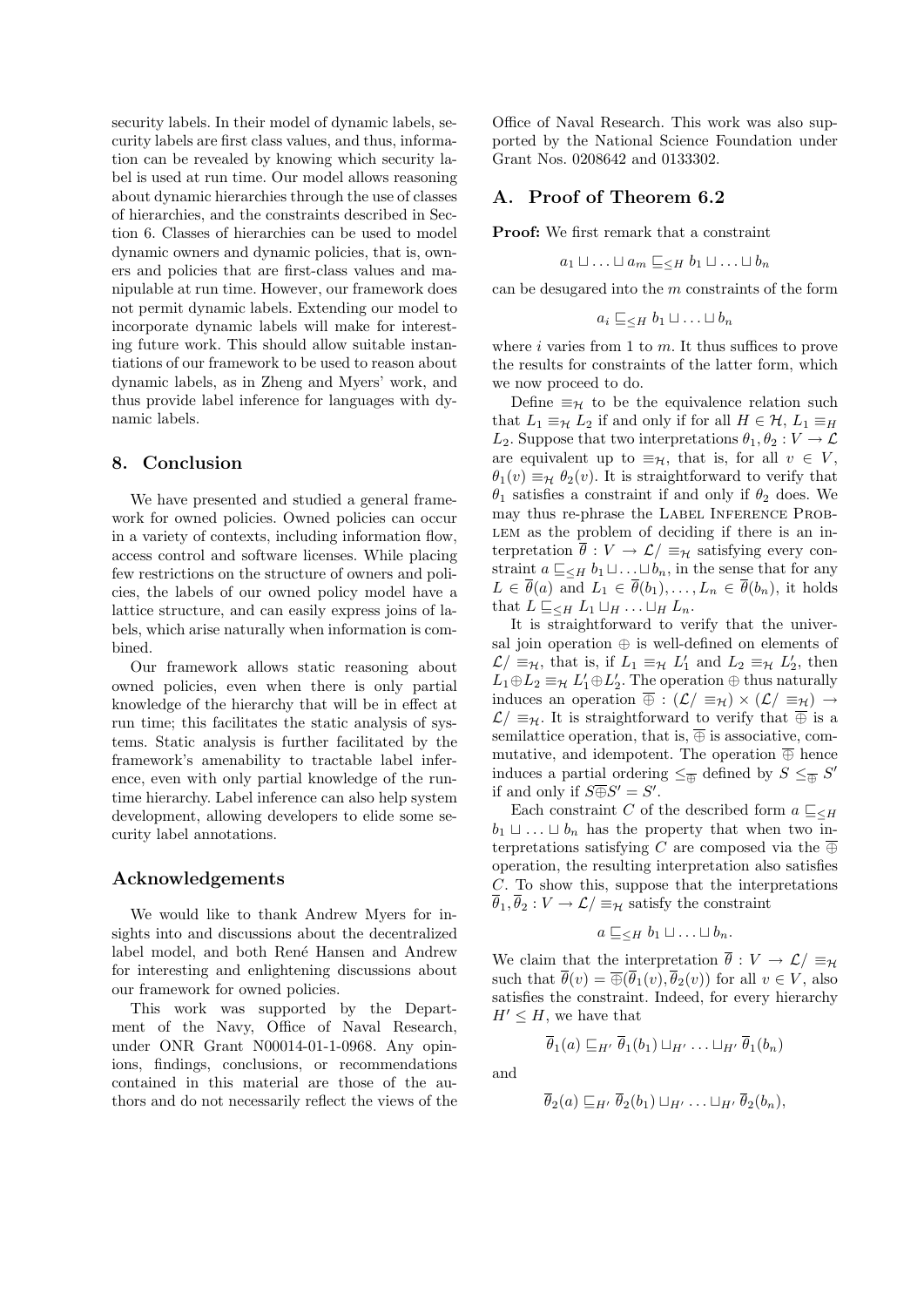from which it follows that

$$
\overline{\theta}_1(a) \sqcup_{H'} \overline{\theta}_2(a) \sqsubseteq_{H'} \n(\overline{\theta}_1(b_1) \sqcup_{H'} \overline{\theta}_2(b_1)) \sqcup_{H'} \n\ldots \sqcup_{H'} (\overline{\theta}_1(b_n) \sqcup_{H'} \overline{\theta}_2(b_n));
$$

we conclude that

$$
\overline{\oplus}(\overline{\theta}_1(a), \overline{\theta}_2(a)) \sqsubseteq_{H'} \overline{\oplus}(\overline{\theta}_1(b_1), \overline{\theta}_2(b_1)) \sqcup_{H'} \dots \sqcup_{H'} \overline{\oplus}(\overline{\theta}_1(b_n), \overline{\theta}_2(b_n))
$$

or equivalently, that

$$
\overline{\theta}(a) \sqsubseteq_{H'} \overline{\theta}(b_1) \sqcup_{H'} \ldots \sqcup_{H'} \overline{\theta}(b_n).
$$

(Note that we have implicitly overloaded the  $\sqsubseteq_{H'}$  relation and the  $\Box_{H}$  operation; the original relation and operation are defined over the set  $\mathcal{L}$ , but naturally induce a relation and operation defined over the set  $\mathcal{L}/\equiv_{\mathcal{H}}$ .)

By [8, Theorem 5.13], constraints of the described form are tractable in polynomial time; moreover, the algorithm given in the proof of [8, Theorem 5.13] yields, in the case that the constraints are satisfiable, a satisfying interpretation  $\overline{\theta}: V \to \mathcal{L}/\equiv_H$ that is maximal with respect to  $\leq_{\overline{\oplus}}$ . Any interpretation  $\theta: V \to \mathcal{L}$  such that  $\theta(v) \in \overline{\theta}(v)$  for all  $v \in V$ is a most restrictive interpretation.

## References

- [1] A. Banerjee and D. A. Naumann. Secure information flow and pointer confinement in a Java-like language. In IEEE Computer Security Foundations Workshop  $(CSFW)$ , June 2002.
- [2] D. E. Denning. A lattice model of secure information flow. Communications of the ACM, 19(5):236-243, 1976.
- [3] A. Di Pierro, C. Hankin, and H. Wiklicky. Approximate non-interference. In Proc. 15th IEEE Computer Security Foundations Workshop, pages 1–15, June 2002.
- [4] GNU general public license. http://www.gnu.org/copyleft/gpl.html.
- [5] J. A. Goguen and J. Meseguer. Security policies and security models. In Proc. IEEE Symposium on Security and Privacy, pages 11–20, April 1982.
- [6] N. Heintze and J. G. Riecke. The SLam calculus: Programming with secrecy and integrity. In Conference Record of the Twenty-Fifth Annual ACM Symposium on Principles of Programming Languages, pages 365– 377, San Diego, California, January 1998.
- [7] K. Honda and N. Yoshida. A uniform type structure for secure information flow. In Conference Record

of the Twenty-Ninth Annual ACM Symposium on Principles of Programming Languages, pages 81–92. ACM Press, January 2002.

- [8] P. Jeavons, D. Cohen, and M. Gyssens. Closure properties of constraints. Journal of the ACM, 44(4):527– 548, 1997.
- [9] B. Lampson, M. Abadi, M. Burrows, and E. Wobber. Authentication in distributed systems: Theory and practice. In Proc. 13th ACM Symp. on Operating System Principles (SOSP), pages 165–182, October 1991. Operating System Review, 253(5).
- [10] G. Lowe. Quantifying information flow. In Proc. 15th IEEE Computer Security Foundations Workshop, June 2002.
- [11] C.J. McCollum, J.R. Messing, and L. Notargiacomo. Beyond the pale of MAC and DAC—defining new forms of access control. In Proc. IEEE Symposium on Security and Privacy, pages 190–200, 1990.
- [12] J. K. Millen. Covert channel capacity. In Proc. IEEE Symposium on Security and Privacy, Oakland, CA, 1987.
- [13] A. C. Myers. JFlow: Practical mostly-static information flow control. In Conference Record of the Twenty-Sixth Annual ACM Symposium on Principles of Programming Languages, pages 228–241, San Antonio, TX, January 1999.
- [14] A. C. Myers. Mostly-static decentralized information flow control. Technical Report MIT/LCS/TR-783,MIT, Cambridge,MA, January 1999. Ph.D. thesis.
- [15] A. C. Myers and B. Liskov. A decentralized model for information flow control. In Proc. 16th ACM Symp. on Operating System Principles (SOSP), pages 129– 142, Saint-Malo, France, 1997.
- [16] A. C. Myers and B. Liskov. Complete, safe information flow with decentralized labels. In Proc. IEEE Symposium on Security and Privacy, pages 186–197, Oakland, CA, USA, May 1998.
- [17] S. Pinsky. Absorbing covers and intransitive noninterference. In Proc. IEEE Symposium on Security and Privacy, pages 102–113, 1995.
- [18] F. Pottier and S. Conchon. Information flow inference for free. In Proceedings of the 2000 ACM SIG-PLAN International Conference on Functional Programming, pages 46–57, 2000.
- [19] F. Pottier and V. Simonet. Information flow inference for ML. In Conference Record of the Twenty-Ninth Annual ACM Symposium on Principles of Programming Languages, pages 319–330, 2002.
- [20] A.W. Roscoe and M.H. Goldsmith. What is intransitive noninterference? In Proc. 12th IEEE Computer Security Foundations Workshop, 1999.
- [21] J. Rushby. Noninterference, transitivity and channel-control security policies. Technical report, SRI, 1992.
- [22] D. Volpano and G. Smith. Verifying secrets and relative secrecy. In Conference Record of the Twenty-Seventh Annual ACM Symposium on Principles of